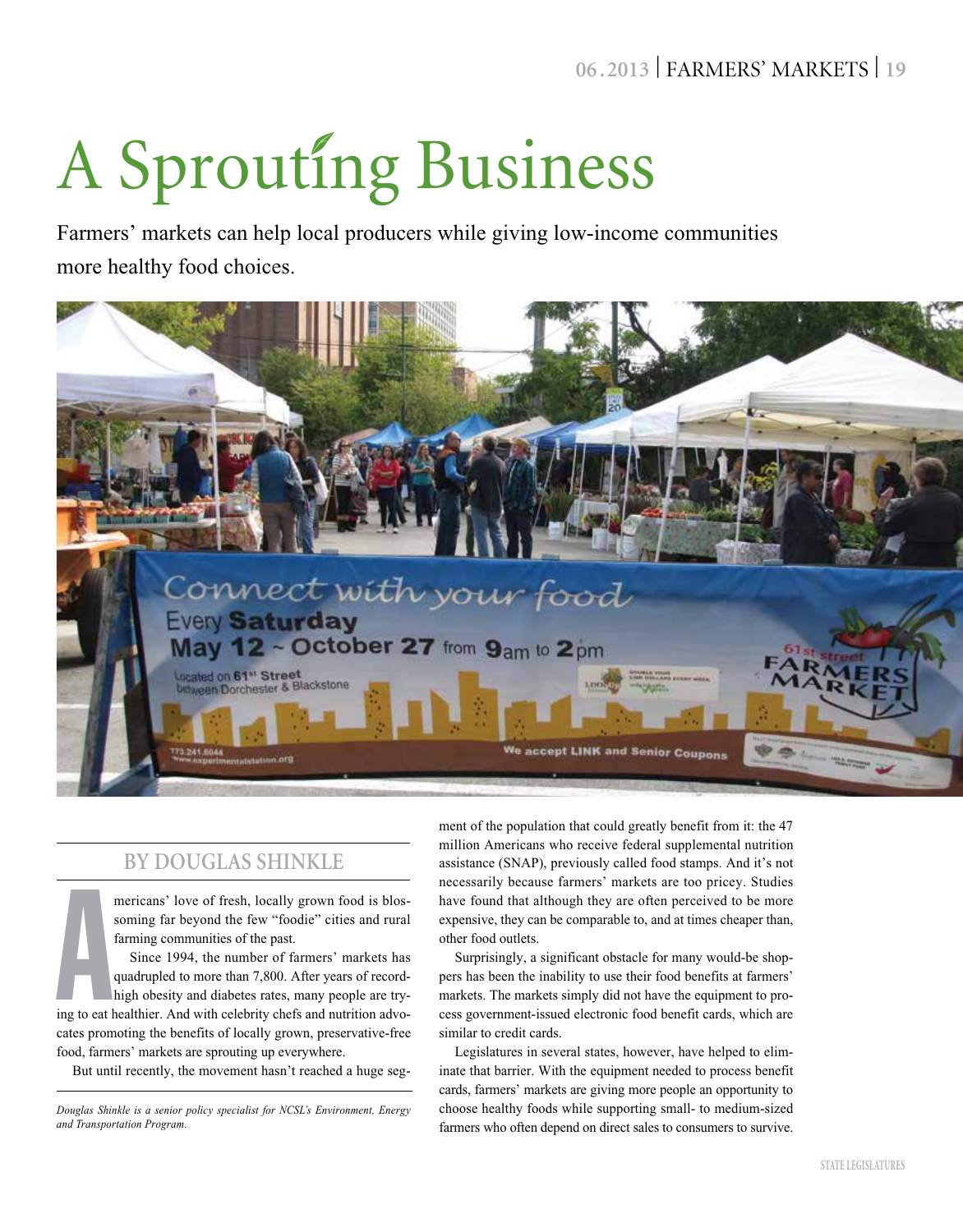# **20** | FARMERS' MARKETS | **06.2013**

## **Peaches and Much More**

Georgia has taken "locally grown" to a new level, operating nine farmers' markets that netted the state nearly \$4 million in 2012. Based on legislation enacted back in 1935, the markets are more like agricultural industrial parks with wholesale and processing facilities for local growers, distributors, restaurant owners, grocery store owners and others. The markets sell to the public, but they focus more on processing, packaging, inspecting and distributing.

The nine markets throughout the state host more than 150 businesses with more than 3,500 employees. The state appropriated \$3.5 million to run them in

FY 2012, but they generated in \$7.3 million in revenue, and are estimated to have enabled more than \$1 billion in additional sales. Representative Terry England (R), chairman of the House Appropriations Committee, thinks of the state-run markets as incubators, helping Georgia farmers price, market, process and store their goods.



*Terry* 

"As consumers have become more aware of where their *Representative*  food is coming from, the markets have provided a boon to our Georgia growers in the produce industry," says England. "The *England (R)*  demand has risen faster than any of us, I think, would have *Georgia*

thought possible just a few years ago. People have learned that buying Georgia Grown means fresher, tastier and better quality goods."

England adds that agriculture helped Georgia weather the recession. "While so many other sectors of our economy took hard hits, agriculture has remained very strong and in many ways pulled us through and kept the recession from hitting us as hard as it could have."



#### **Sowing Seeds of Access**

In the past five years, California, Illinois, Indiana, Massachusetts, Nebraska, Vermont, Washington and the District of Columbia have provided funding for farmers' markets to process SNAP benefits, taking advantage of \$4 million in grants recently awarded by the U.S. Department of Agriculture.

Today, about a third of farmers' markets accept benefits cards. And with millions of Americans receiving supplemental nutrition assistance, it's no surprise that, since 2008, their use at markets has risen 400 percent—to \$16.5 million in 2012, according to the

## **Farmers' Markets Take Root**

The number of markets has grown every year.



*Source: U.S. Department of Agriculture's Agricultural Marketing Services Division*

#### Department of Agriculture.

The Illinois General Assembly created a Farmers' Market Technology Improvement Program in 2010 to expand the capabilities of markets to accept benefit cards. Its goals were to use money from the federal grant to purchase or rent equipment, pay activation and wireless access fees, and educate benefit recipients about markets through flyers, TV advertising and cooking classes. The Illinois Departments of Agriculture and Human Services worked with the state farmers' market association on this effort, and now 55 markets, with more on the way, accept benefit cards, up from just 15 in 2009.

"One of the biggest barriers to healthier eating is access to

healthy foods," says Representative La Shawn Ford (D), sponsor of the bill creating the program. "This legislation can help more people take advantage of nontraditional fresh food markets, such as farmers' markets that may already exist in their communities."



Ford notes that the legislation was also meant *Representative*  to "help farmers and farmers' markets grow *LaShawn*  their businesses" while helping the citizens of *Ford (D)*  Illinois eat healthier.

*Illinois*